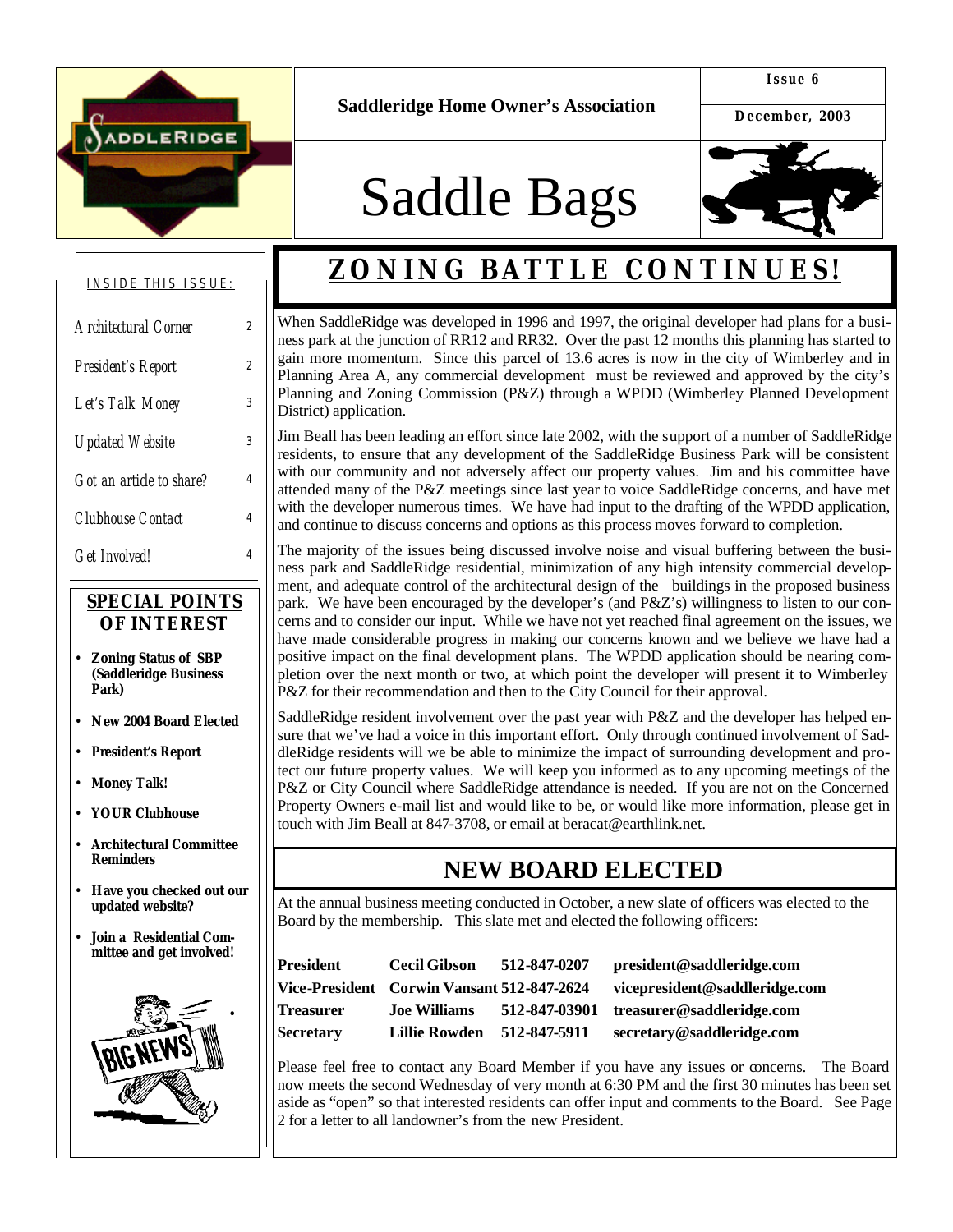### **ARCHITECTURAL C ONTROL C OMMITTEE (ACC) CORNER**

#### **HELPFUL HINTS ON OTHER RESTRICTIONS**

**These are City/County/State restrictions your builder is familiar with. Highlights are provided for homeowner information:**

- ? Driveway/Access Permit required in advance by Hays County (512-268-1260). County may require 18" diameter culverts.
- ? Water Well Drilling Permit required from Trinity Water District (866-858-9253). Wells must be 50' from property line. You should receive a report from State (512-239-0530).
- ? Home construction in the ETJ (Section 2) requires a building permit from Hays County (512-393-2150). The County will review location in 100 year flood plain and assign a number to correlate with the Septic Permit.
- ? **Construction in Section 1 requires building permits from the City (512-847-0025). Ordinances for fences, outdoor lighting and signs may apply.**

#### **Other useful information:**

? PEC electrical membership (512-262-2161). Outdoor mercury vapor (MV-1) lights no longer carried. Must select high press sodium (HP-1 @ 118 watts or HP-2 @ 220 watts)

#### **REAL ESTATE SIGNS**

The County and City have agreed to mow the SaddleRidge street right-of-ways. This not only improves safety within the subdivision for residents who live here, but also maintains an excellent curb appearance for those desiring to sell property. The mowers, however, are experiencing problems with real estate and other similar signs being placed so close to the street within the twenty (20) foot right-of-way and at intersections they have become a hindrance to the operation. They either have to mow around or remove signs that are located closer than fifteen (15) feet from the street. In addition, some signs appear outdated, in bad condition and no longer applicable. There has been at least one accident involving an improper real estate sign. If you are aware of such a situation, please notify a member of the Architectural Control Committee.

All Deed Restrictions are on our Web Site www.saddleridge.com at Documents, Saddleridge Covenants / Deed Restrictions. Questions concerning Section 3.01 through Section 3.14 should be directed to a member of the Architectural Control Committee.

**ARCHITECTURAL CONTROL COMMITTEE:** Board oversight is provided by Cecil Gibson at 512-847-0207 Chair: Bob Wilson 842-1441 rfwilson@wimberley-tx.com Mike Wilson 847-6672 serenity@wimberley-tx.com Ric Rivera 512-392-4161 yellowrose808@yahoo.com

### **PRESIDENT'S REPORT**

Dear SaddleRidge Property Owners,

As incoming President, I would like to thank members of the previous Board for their many contributions toward making SaddleRidge an outstanding neighborhood. Francis Savage, Jim Beall, Robert Wilson and Linda Rivera devoted many hours to improve our community. Through their hard work and unselfish dedication, Property Owners enjoy a "Texas Hill Country" quality of life.

Speaking on behalf of your new Board, we are dedicated to the same objectives and goals as previous Boards. We will work with you to continue the high standards of architectural control, financial responsibility and resident safety you have come to know and deserve. We are committed to upholding our Covenants and By-Laws and pledge to treat all Property Owners with respect and fairness.

In pursuit of these goals, we plan to continue on-going Committee activities and have requested that current Chairpersons and Members assume these important responsibilities for the upcoming year. All of the positions have not been filled. If you do not serve on a SaddleRidge Committee and would like to become an active participant in guiding the direction of your neighborhood, please contact any Board Member concerning duties, responsibilities and appointment possibilities.

Minutes of all Board Meetings will be posted on the SaddleRidge web site. This will insure that every Property Owner is aware of neighborhood issues, Association activities and Board proposals and decisions. Your Board will be available to discuss any concern; to schedule a meeting please contact a Board Member. In addition, the Board will set aside 30 minutes at the beginning of each regular Meeting to hear Property Owner questions, comments and suggestions.

I am looking forward to serving you,

Cecil R. Gibson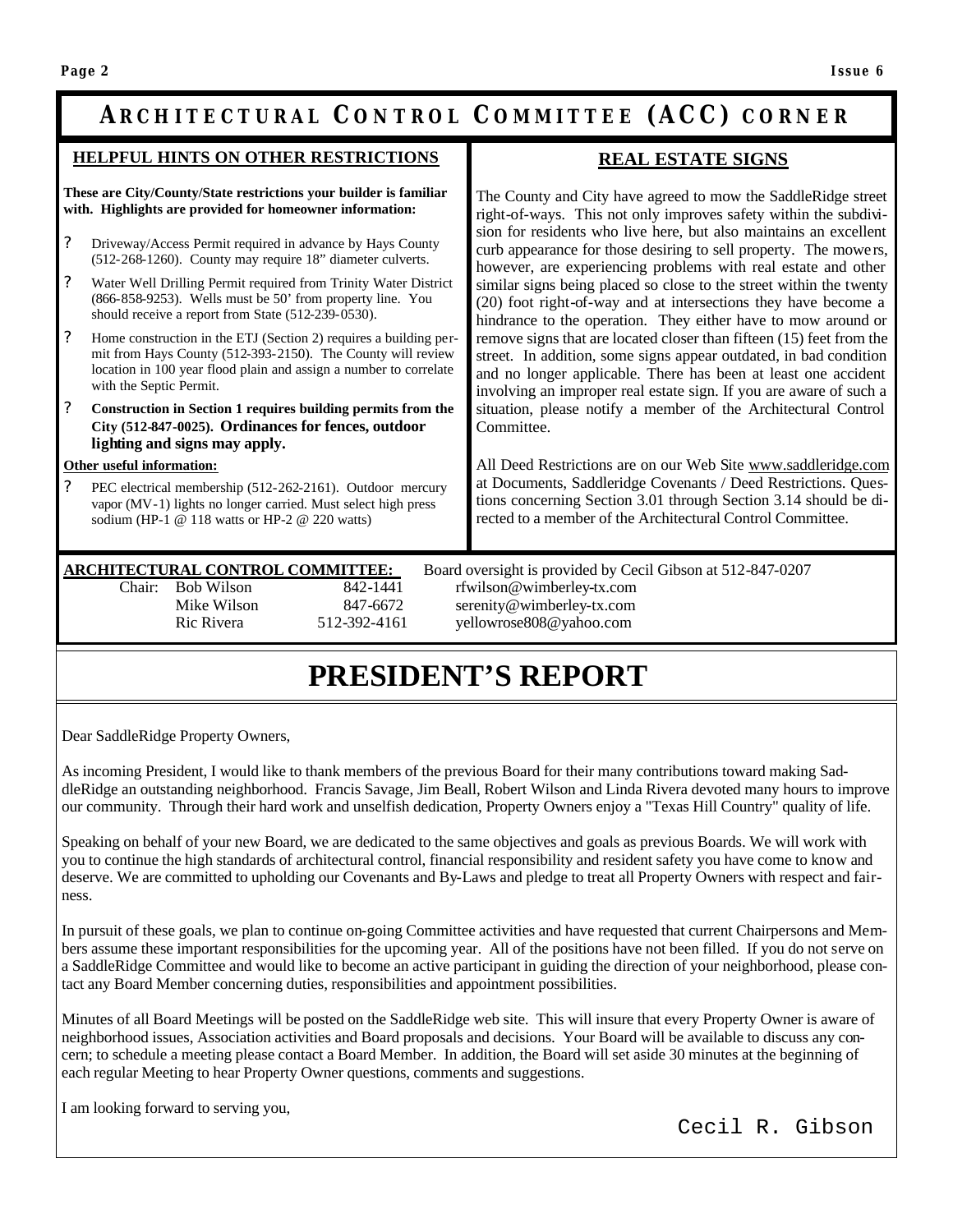### **SaddleBags LE T'S T ALK MONEY - HOW ARE W E DOING?**

The SaddleRidge operating budget for 2003 was approved by the Board at \$20,550. Income and expenses this year so far (it's mid-November as of this writing) are very close to budget, and it appears that we will end the year on target. Since our revenue comes almost entirely from homeowner dues, timely payment of dues is critical to our ability to cover the expenses. I'm pleased to say that timely dues payments were actually better in 2003 than 2002. Thank you SaddleRidge residents!

Over 70% of the expenses for 2003 continue to be on-going expenses and much the same as 2002 – lawn maintenance for the clubhouse and entrances, insurance, taxes, electricity, costs of mailing & meetings, and water and septic. We were hit with an unexpected 50% increase this year in liability insurance, and property taxes increased about 15%. We have been able to decrease the website expenses, however, by about \$600 per year, and the leased water softener at the clubhouse has been replaced with a purchased water softener which is expected to lower those costs. SaddleRidge resident volunteers continue to allow us to minimize expenses in a number of areas.

The SaddleRidge Board will be discussing the 2004 budget at the December Board Meeting (December  $17<sup>th</sup> \& 6:30 \text{pm}$ ) and your input is welcomed and appreciated. Annual Statements will be mailed on December 1, 2003 for 2004 dues. These are due on January 1 and become late after January 31<sup>st</sup>. Late dues incur penalties from January 1, so please remit early. Also, if your address, phone number, or email changes, please let us know. We continue to try to use emails for communications wherever possible to reduce mailing costs.

Joe Williams, SRHOA Treasurer

### **Updated Website at** *www.saddleridge.com* **is a MUST SEE!**

In early July of this year Lynn and I assumed the SaddleRidge webmaster responsibility from Kent Black (lot 112). Kent built the website in late 1998 and maintained it until July of this year. (Thank you Kent!)

We made a few changes to the website in July, and we've been maintaining it since. We've tried to make sure that information of interest to SaddleRidge property owners is added quickly, and that the website is current and of value. Some of the information that can be found on the website includes:

- ??????Minutes of all Board of Directors meetings since October 1998 (or at least all we had available).
- ??????Documents of interest to property owners such as the Restrictive Covenants.
- ??????Major clubhouse events (many of the events are scheduled and maintained by Susan Baker and are not on the website).
- ??????"Breaking News" important last minute information of interest to SaddleRidge property owners can be found on the homepage.
- ??????Board of Directors and Architectural committee members and contact information.
- ??????Neighborhood Watch Information, including the coordinators and all the block captains for SaddleRidge and their contact information.

We recently found an exceptional offer (3 years free web hosting) from a large European web hosting company who is just entering the U.S. market. About three weeks ago we moved the SaddleRidge website from Earthlink hosting to www.1and1.com, at no charge for the next three years. We've also been able to reduce the domain name registration from \$25.00/year to \$8.75/year. The result has been a significant reduction in website costs to SaddleRidge residents and no reduction in functionality or service.

We would encourage you to use the website. If you have ideas that you would like to see on the website, or comments on the website, please send us an email at webmaster@saddleridge.com. We would enjoy hearing your comments.

> Joe Williams Lynn Williams

*Editors Note: A BIG THANK YOU to Joe and Lynn Williams for the GREAT changes on the website!*